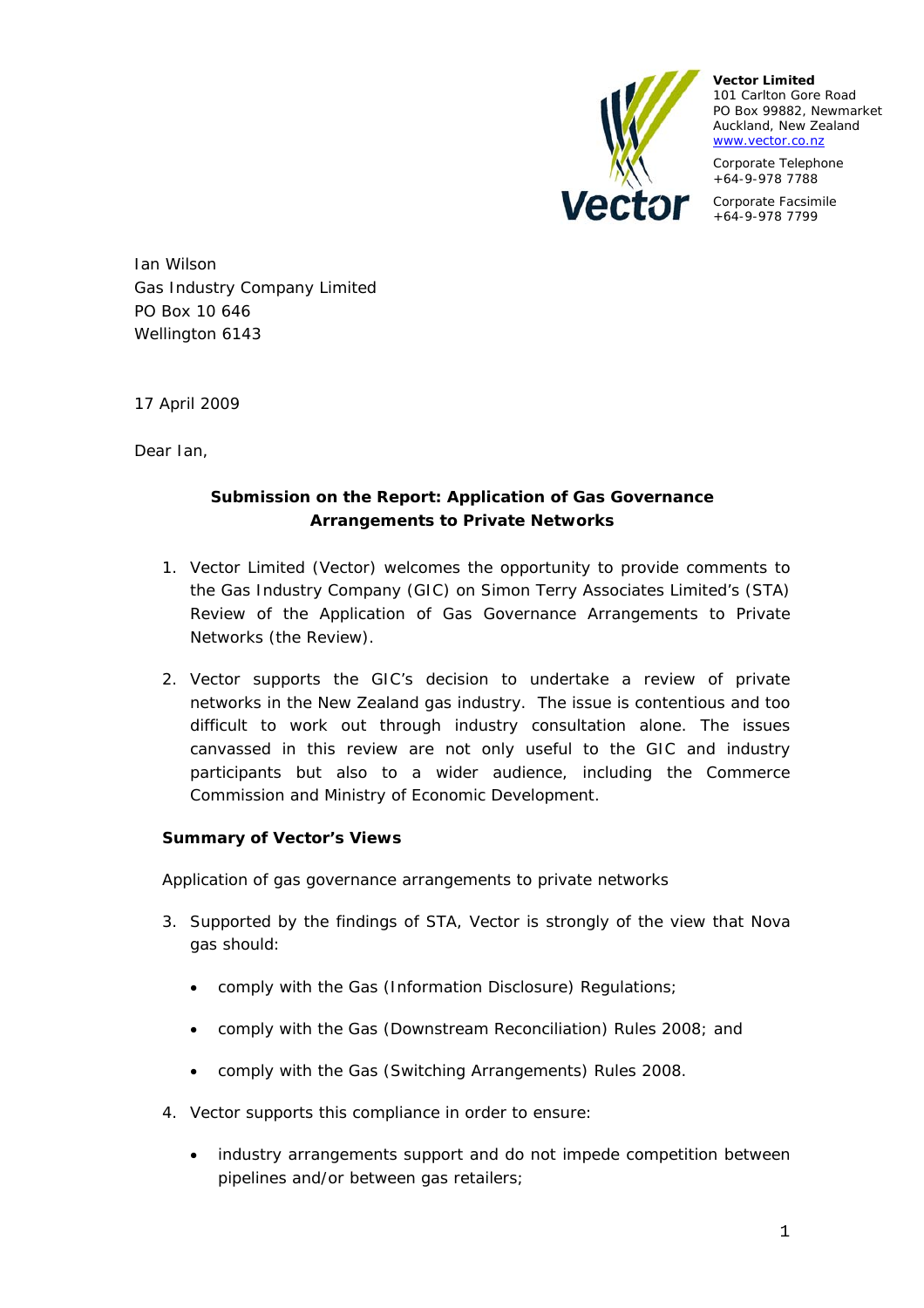- all consumers that stand to benefit from industry arrangements are covered by gas governance arrangements; and
- accurate and transparent information for all participants of the gas industry is readily available.
- 5. The present arrangements provide an unfair competitive advantage to Nova as Nova does not have to share in the costs of open access but receives the information advantages derived from the open access arrangements. This enables Nova to cherry pick customers from Vector's open access network whereas Vector is disadvantaged by not having access to information on Nova's customers. In the event that Nova continues to obtain favorable regulatory terms, Vector should also receive an exemption for its customers in a similar situation.

### *Private vs Open Access*

- 6. The report gives rise to a number of issues that surround the current regime operating with open access and private networks. STA note that application of the essential facilities doctrine, and Hilmer tests, to private networks implies only a time limited exemption of private networks from certain regulatory provisions. A long term exemption gives rise to several problems including:
	- the possibility that gas may not be transported on the lower-cost system;
	- the possibility of the private network gaining unfair advantages by freeriding off industry arrangements which spill over from the open access regime; and
	- the existence of stringent or unfair contract terms and conditions to ensure customer base is secured.
- 7. Vector agrees that there is justification to exempt new entrants from the requirements of open access for a period of time and that the case for a long term exemption is weak. Vector considers that the maturation of the Nova networks implies that they should now be subject to gas governance regulations. However, Vector is of the view that whether or not the Nova networks should be subjected to open access falls into a wider scope of regulation that does not need to be addressed at this time as effective competition can in most cases be achieved within the existing market structure where open access and private networks co-exist.
- 8. The remainder of Vector's submission discusses the views outlined above in relation to STA's review as well as general comments we consider are worth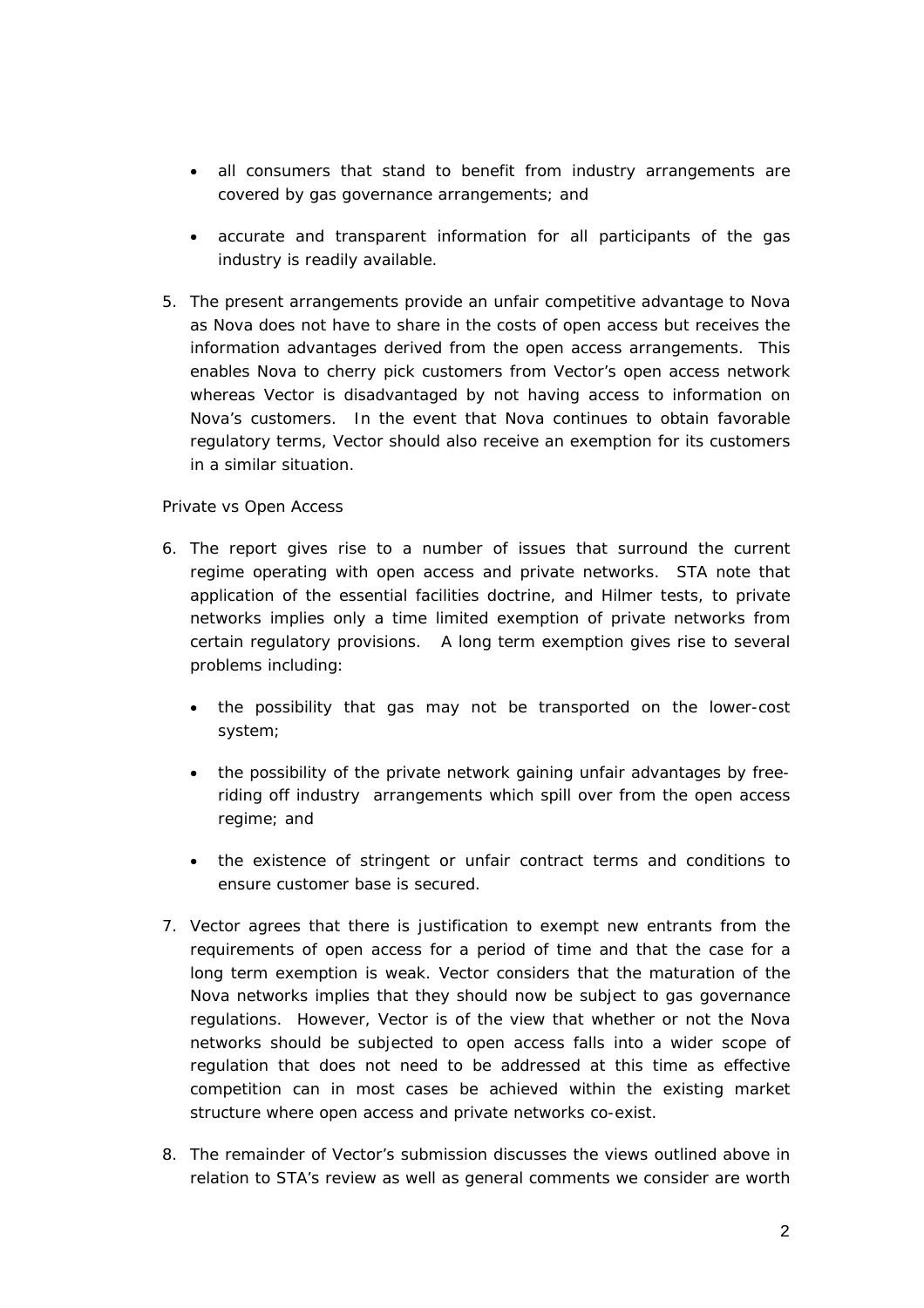noting on the handling of exemption under the GIC's industry arrangements.

## **The Application of Gas Governance Arrangements to Private Networks**

- 9. Vector considers that the following issues need to be taken into account when giving consideration to whether particular gas pipelines must comply with particular aspects of the gas governance rules or regulations:
	- ensuring that the industry arrangements support and do not impede competition between pipelines and/or between gas retailers;
	- ensuring that all consumers that stand to benefit from industry arrangements are covered by gas governance arrangements; and
	- ensuring that accurate and transparent information for all participants of the gas industry is readily available.
- 10. In Vector's view consideration of these factors leads to the conclusion that Nova gas should be subject to the following gas governance rules and regulations:
	- the Gas (Information Disclosure) Regulations;
	- the Gas (Downstream Reconciliation) Rules 2008; and
	- the Gas (Switching Arrangements) Rules 2008.

# *Supporting competitive outcomes*

11.Vector considers that it is important that the regulatory regime supports and does not impede competition between pipelines and/or between gas retailers. This factor is also stressed by STA where they state that the central issue addressed through this report is, "how to secure fair, efficient, sustainable and competitively-neutral outcomes" within the current dichotomy of the gas market. This is closely aligned with the Government's objective for the whole of the gas industry:

"*to ensure that gas is delivered to existing and new customers in a safe, efficient, fair, reliable and environmentally sustainable manner."*

12.Vector considers that subjecting the Nova Gas pipelines to the requirements of the gas governance rules and regulations set out in paragraph 9 would improve competition in the pipeline and retail markets for the reasons discussed in the paragraphs below.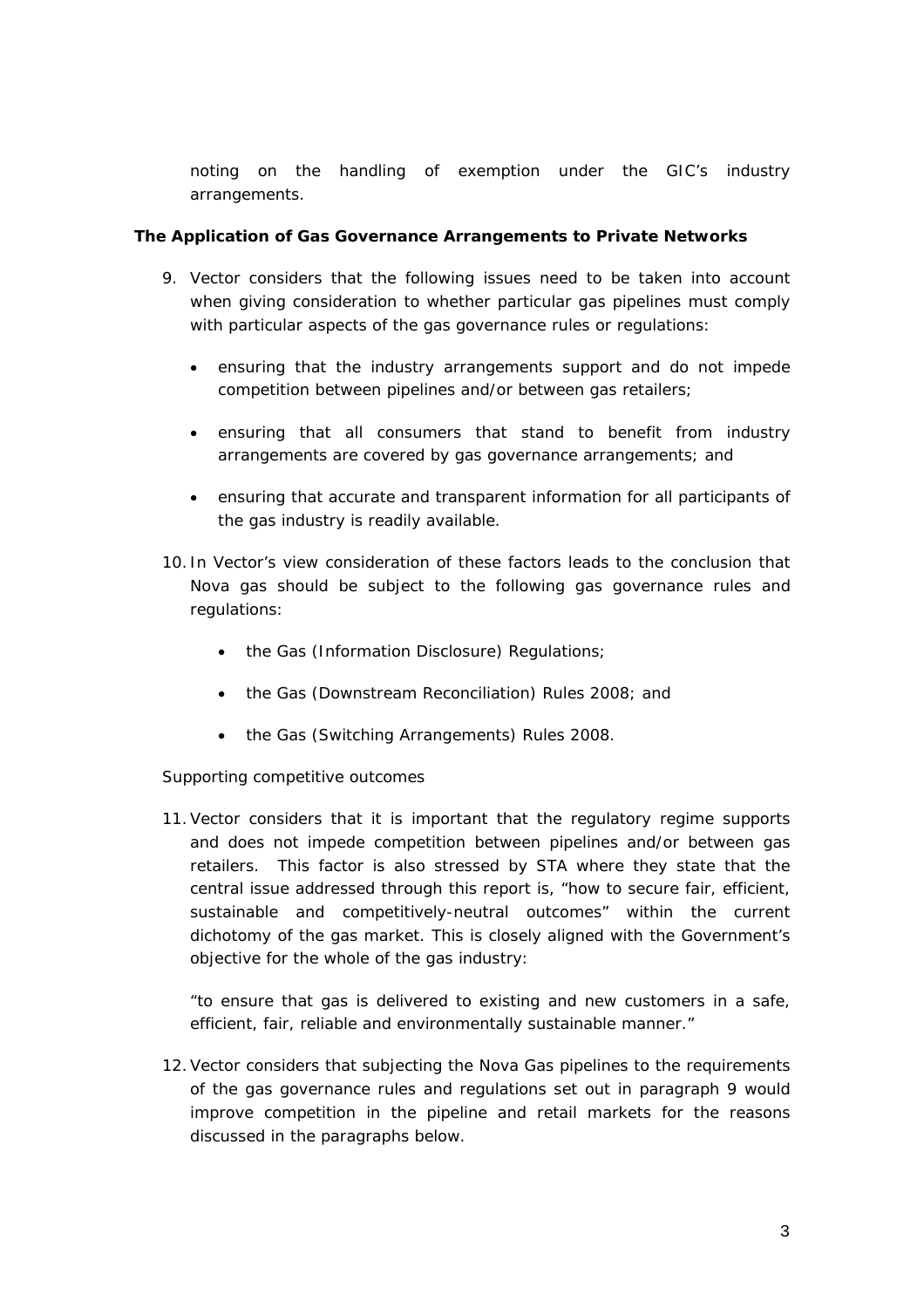- 13. First, requiring only open access pipelines to comply with the above requirements imposes costs on the open access pipeline which the private network does not have to bear. As pointed out by STA, the private bypass network is exempt from the "reporting requirements and cost sharing required to sustain open-access", creating a cost advantage. Imposing costs on some networks and not others will bias consumers to choose the relatively inefficient supplier. Hence Vector agrees with STA p20, that the costs of sustaining an open access regime should be considered as a joint regulatory obligation.
- 14.Second, subjecting only a subset of pipelines or retailers to certain information requirements also confers an unfair advantage on exempt players. In the instance of switching and the gas registry, Nova currently has full access to viewing installations on other distribution networks. Similarly, Nova has the advantage of viewing all other retailer's customers, whereas those on Nova's network are invisible to its retail competitors. Essentially Nova could trawl the registry in search of new customers.<sup>1</sup> However, other participants are unable to view Nova's information given Nova has refused to populate the registry with its customers. Additionally, Nova's exemption from information disclosures means that Nova is able to view information on the status of other networks but that privilege is not reciprocated.
- 15. Third, certain aspects of the rules are aimed at promoting competition. For example, by requiring the collection and disclosure of customer metering history switching arrangements promote competition by ensuring that consumers can switch pipelines and hence retailers in a timely, accurate and cost effective manner. Failure by Nova Gas to collect or disclose this information for its bypass networks would make customer switching more difficult. Failure to collect this information for Nova's monopoly pipelines would make a transition to open access more difficult in the future.
- 16.As STA note on page 40, the effective implementation of switching arrangements requires that industry participants also be subject to reconciliation rules. If a customer changed pipelines and retailers under the switching rules and was subject to the reconciliation rules under its new retailer, there will be no historic information on the customer's profile if the initial network were exempt. The review appropriately identifies that, "the more frequently switching takes place, the more potentially disruptive it becomes for the reconciliation/ allocation process" if certain players are exempt.

i

<sup>&</sup>lt;sup>1</sup> See Vectors Submission to the GIC, *Consultation on Exemption Application under the Gas (Switching Arrangements) Rules 2008: Application SW08-11-T for the exemption of 'bypass' distribution systems and associated ICPs from rule 41 of the Switching Rules*. 11 March 2009.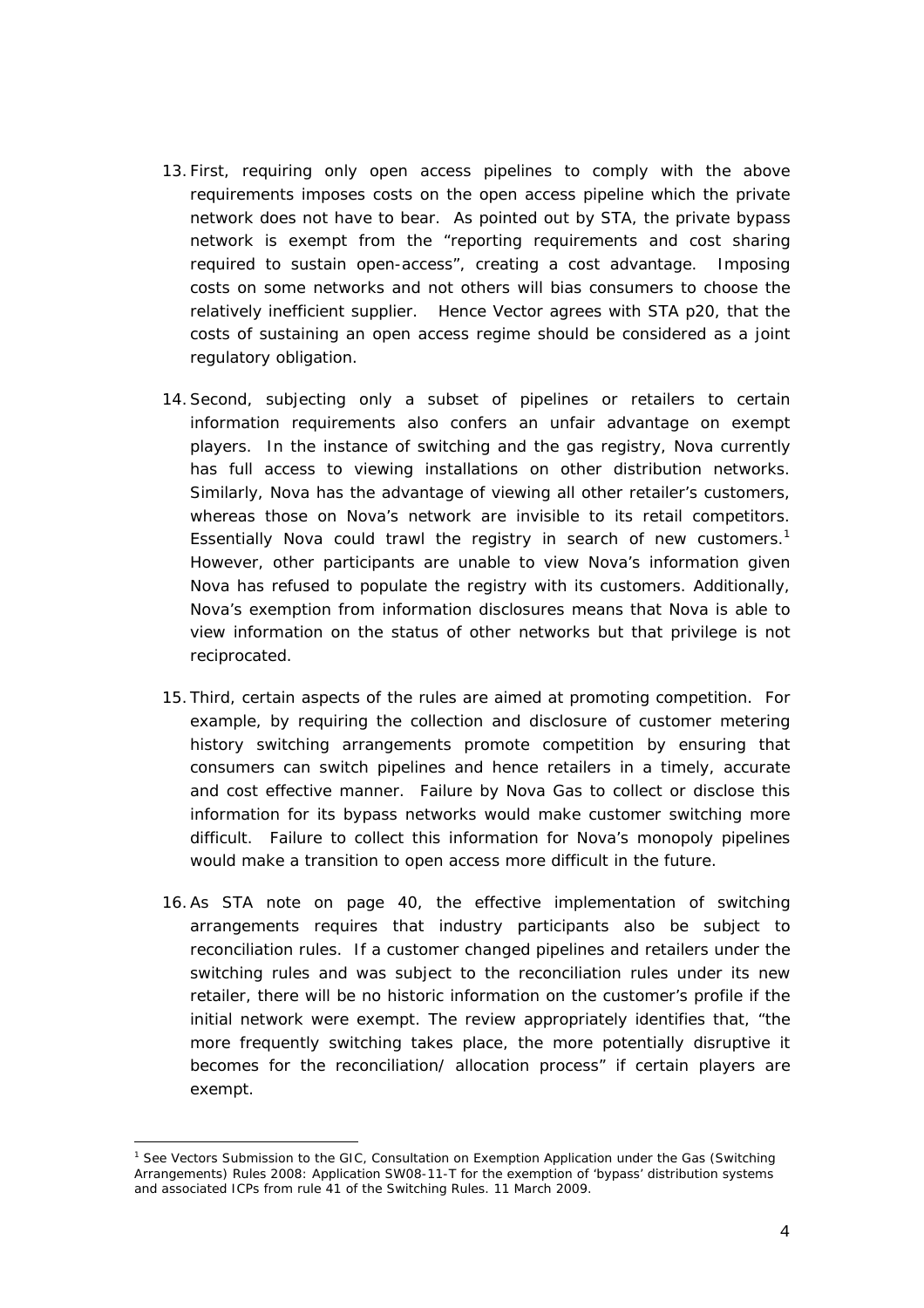#### *Consumer Benefits*

- 17. Of equal importance is the consultants' decision to adopt the consumers' lens when considering issues relevant to private networks. Vector considers that Nova's bypass networks should be subject to the requirements in paragraph 10 as these requirements provide consumer benefits through increased transparency, increased access to information and providing cost effective mechanisms for consumers to change suppliers. These measures provide another form of discipline on businesses to operate efficiently.
- 18. For example, reconciliation arrangements aim to track excessive amounts of UFG on networks and to allocate it to its causer. The arrangements provide a transparent view of where (at what sites) UFG exists. In theory, the allocation of UFG acts as an incentive for retailers to resolve large cases of UFG to ensure the end user, their customers, do not end up paying for that extra gas. Provisions in the rules also allow the GIC to investigate abnormal amounts of UFG that are more difficult to trace, providing a measure of consumer protection. Further, reconciliation and switching rules provide for consumer protection by providing a cost effective mechanism to enable consumer switching. This increases the pressure on firms to operate efficiently.

### *Accurate and Transparent Information*

- 19. Information disclosure requirements enable consumers to make more effective choices and put further discipline on business performance by allowing consumers and regulators to compare the performance of different suppliers and to fully assess the terms of contracts.
- 20.Vector is pleased to see the report canvass the number of issues involved with the exclusion of Nova Gas distribution networks from industry wide information disclosures. The consultant's have correctly identified that the grounds originally identified in 1997 and 1999 for this exemption do not suffice in this new environment. Vector notes the number of changes that have occurred since the initial exemption was granted, such as the additional number of bypass networks that have been built on a different model (i.e. not landfill gas).
- 21. Given this, Vector has concerns regarding the latest exemption Nova has secured (Schedule 6 of the Commerce Act) from the new information disclosure regulations which the Commerce Commission will be shortly putting in place. Even if Nova is not subject to price regulation, there is a parallel with trust owned electricity distribution businesses, which remain subject to information disclosure despite being exempt from price regulation.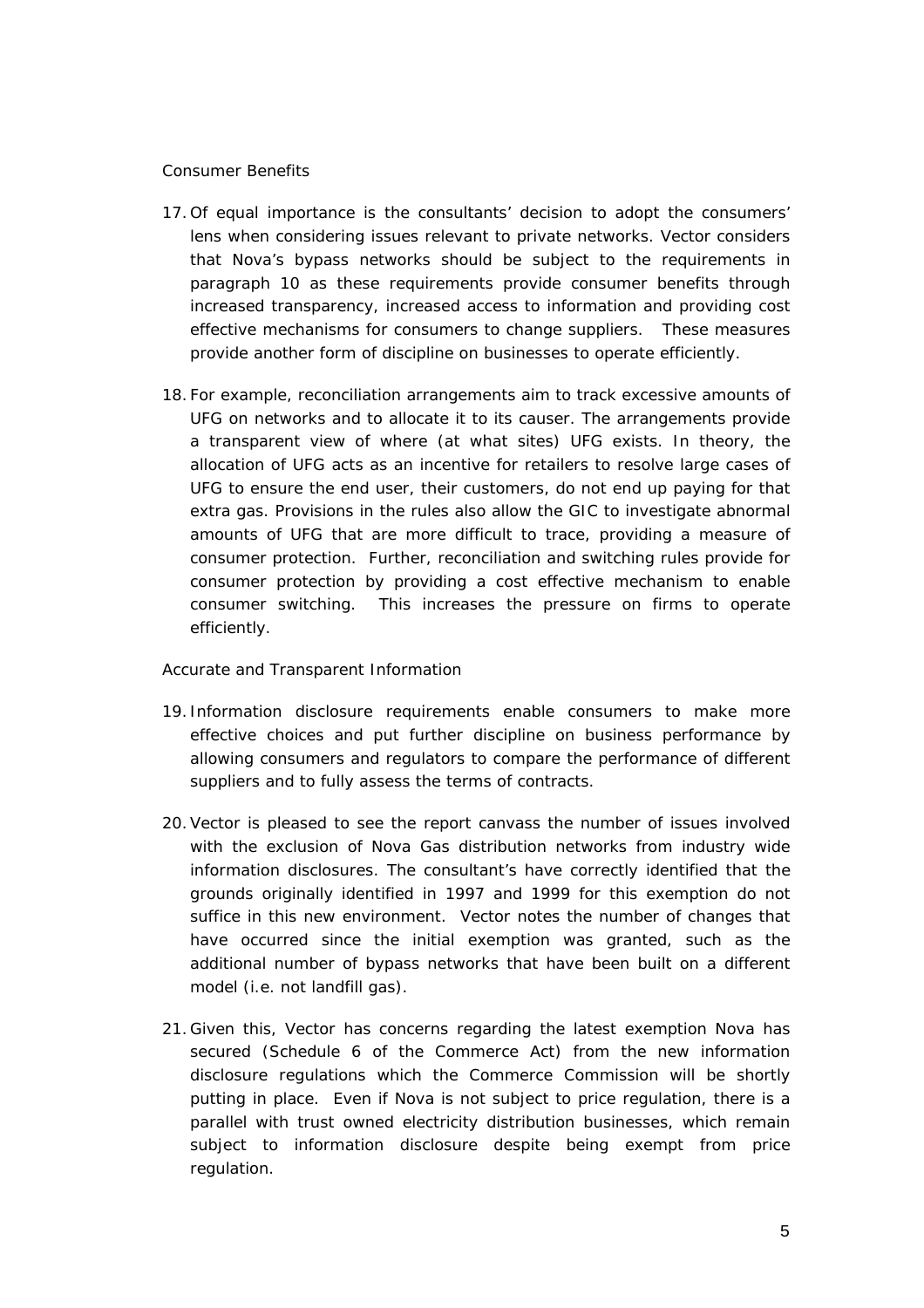22.Vector is supportive of STA's conclusions on page 45 that there is "no wriggle-room for exemption of private distribution networks from mandatory information disclosure" in the April 2008 GPS. This further supports the need for Nova to be subject to gas industry arrangements.

### **Private vs Open Access**

- 23.STA has opened up consideration of new issues in relation to private networks in the current gas market. Although an important issue, in Vector's view this question falls within a wider scope of regulation which Vector considers it would be within the Commerce Commission's mandate to address. Vector considers that the main issue to be addressed at this stage is whether under existing arrangements, where some pipelines are open access and other private networks, Nova should be required to comply with the gas governance rules and regulations. Vector sees this as the key issue to resolve in ensuring effective competition in the pipeline and retail business and in protecting consumer's interests.
- 24.Vector makes the following points in relation to the issues raised by the review.

### *Essential Facilities Doctrine*

- 25.Vector notes the four criteria from the 1993 Hilmer report which should apply before a monopoly facility serving multiple customers is required to be open access. These criteria are:
	- Access to the facility is essential to permit effective competition in a downstream or upstream activity;
	- The making of a declaration of open access is in the public interest;
	- The legitimate interests of the owner of the facility must be protected;
	- The creation of such a right must have been recommended by an independent expert body.
- 26. These criteria have clear application in the case of a monopoly pipeline owned by a gas transporter. However, STA notes that the clarity of the Hilmer criterion 1 becomes problematic in the duopoly situation which occurs when there is a bypass network.
- 27.As STA discuss, consideration of open access in the case of new entrants requires the balancing of the following factors: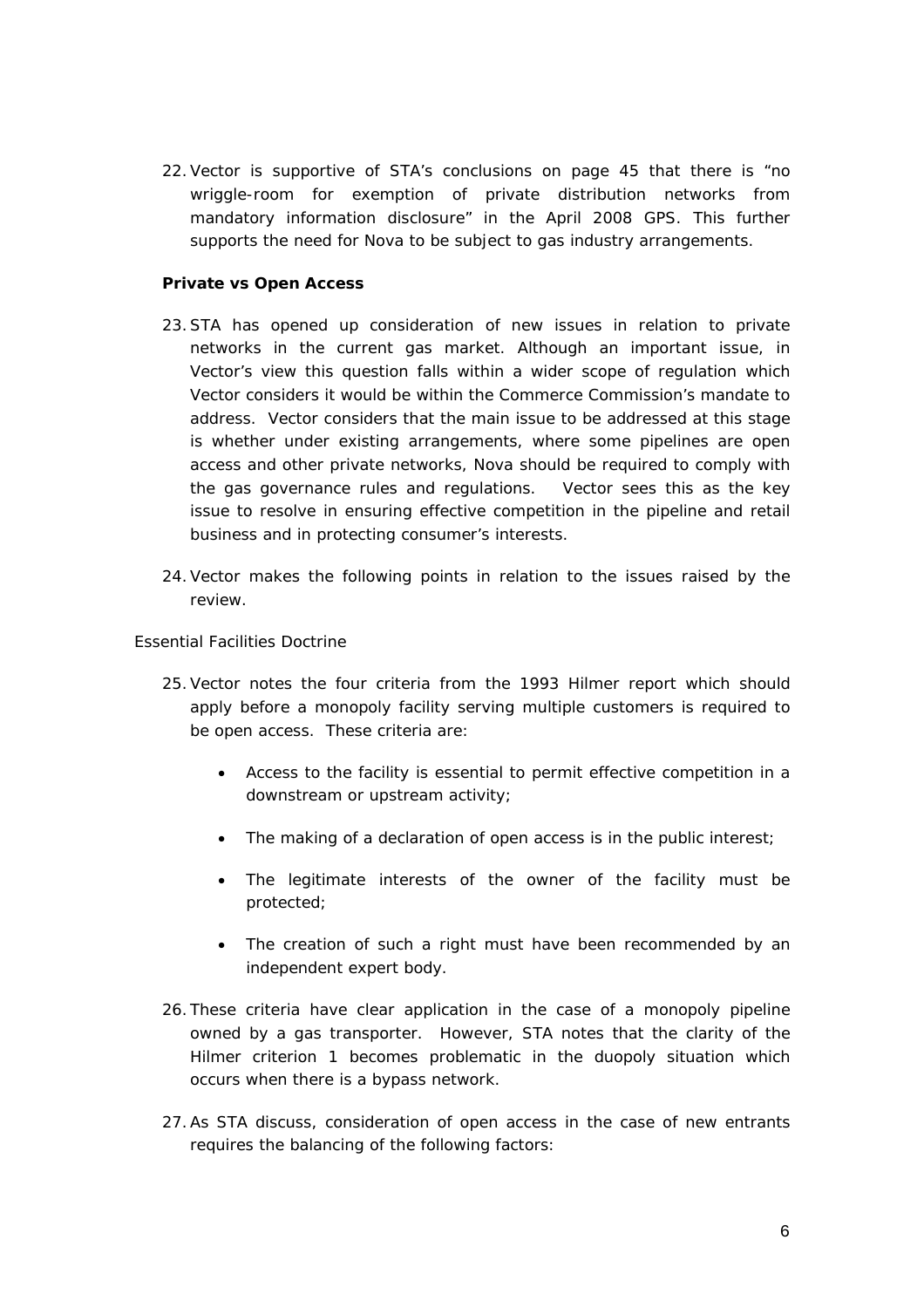- A short run exemption from open access and related obligations is likely to be justified in order to encourage entry into the market. The exemption would be aimed at allowing time for the new entrant to recoup their fixed costs and earn some surplus from its competitive initiative;
- A long run exemption from open access and related obligations is not justified. In the long run the responsibility for open access should fall wherever it can be most efficiently performed as "the long-run interests of acquirers are best served by having gas transported on the lower-cost system, regardless of whether this is the original incumbent or the new entrant".
- 28.Vector agrees with the conclusion that new entrants should be allowed an exemption from the requirements of open access in the short term. In Vector's opinion it is important that the regulatory regime provides incentives for investment and innovation in order to encourage dynamic efficiency. A short run exemption encourages investment by giving greater certainty that a network owner can recover their costs. Innovation is also encouraged as new networks may find more efficient means to provide services.
- 29.Although Vector agrees that in theory there is no strong case to provide a permanent exemption for private networks from open access, Vector considers that efficient outcomes can be achieved in the New Zealand gas market without moving to requiring full open access on all Nova pipelines at this stage.
- 30. Nova Gas now operates an extensive network of pipelines. Nova's network includes bypass pipelines however in some areas, such as Flatbush, Nova is in effect a local monopoly. Although Nova Gas began by transporting landfill gas, it is Vectors understanding that the original landfill equipment was decommissioned. Vector considers that it would be useful for regulatory and policy discussions if Nova would confirm whether or not it still mixes landfill gas with gas supplied from the transmission system and, if that practice has ceased, the date on which that practice ceased.
- 31.STA notes the length of an exemption from certain regulatory requirements depends on the geographical extent of the network and time elapsed since entry. In Vector's opinion Nova has now provided an extensive network of pipelines for some time, particularly in the bypass market.
- 32. To Vector this implies that exemption of the Nova bypass pipelines from the gas governance rules and regulations is no longer justified to recover the fixed costs of set up. To continue with this exemption would provide Nova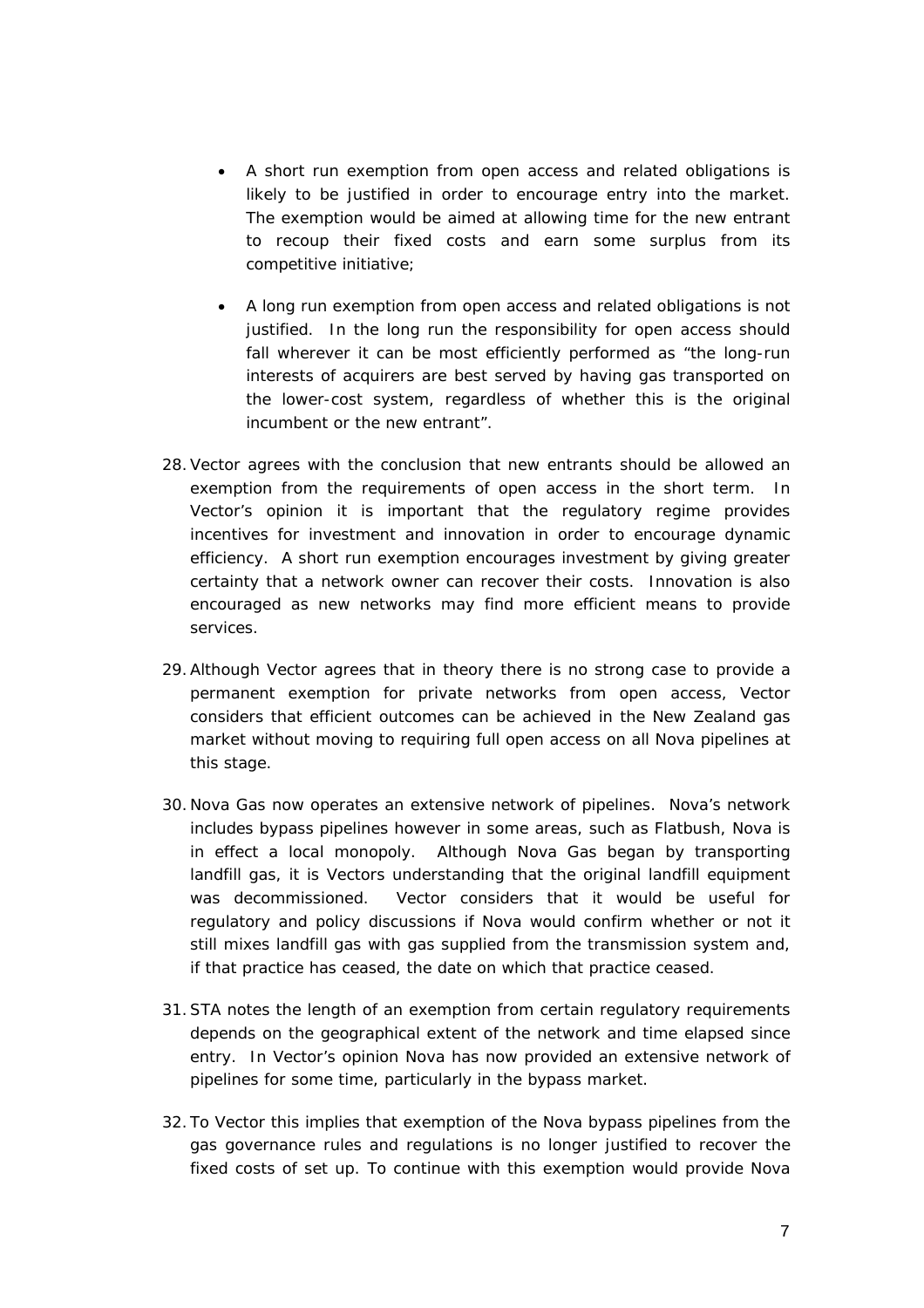with an unfair cost and information advantage. However, provided that the open access networks operate cost effectively and the gas governance regulations and rules are applied consistently, effective competition can exist even if Nova maintains its private status for some time as customers still have the ability to choose between retailers.

- 33. The length of time the Nova monopoly networks, such as at Flatbush, continue to enjoy private status needs careful consideration given the continued operation of such networks as private networks effectively eliminates retail competition. Subjecting these pipelines to the gas governance rules and regulations set out in paragraph 10 will allow a smooth transition to open access, if this is deemed desirable in the future, and will provide some degree of consumer protection before decisions are made on whether further regulation is needed.
- 34. In relation to the points made by STA we make the following points in relation to the Nova bypass networks.
	- Economic efficiency: STA argue that a market which contains an open access and private network may result in retailers being forced to transport gas on the least efficient network. However, in Vector's opinion the key issue to resolve at this stage is whether regulation is biasing consumers towards choosing the least efficient network. Requiring only the open access network to comply with the gas governance rules gives the private network a cost advantage such that consumers may choose to use this network even if it is relatively inefficient.
	- Free riding off industry arrangements: STA argue that exempt private networks are reaping the benefits of receiving information about competitors' networks without having to reciprocate the provision of information or contribute to the cost of regulations from which all distributors stand to benefit from. Vector agrees but considers that this argument has less to do with open access and more to do with all networks being subject to gas governance arrangements, such as reconciliation, switching and information disclosure;
	- Unfair contract terms: STA notes that contract terms on Nova Bypass networks restrict the ability of customers to change retailers. Vector considers that information disclosure requirements are the best tool to remedy this situation, as information disclosure provides the customer with countervailing power in negotiations with gas suppliers.